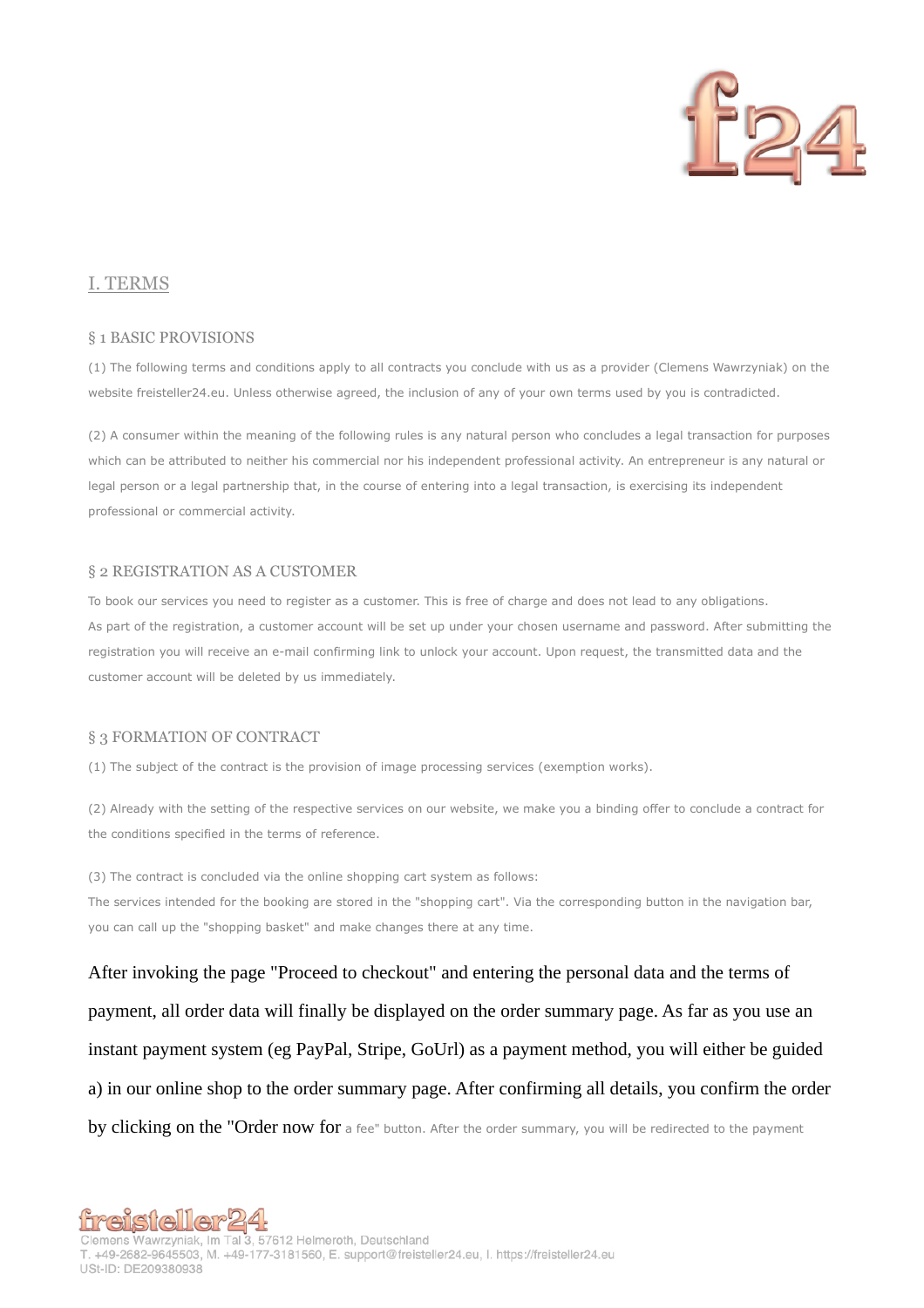

provider. Only after receiving your payment, the order is considered confirmed by us.

Alternatively, you are b) first forwarded to the website of the provider of the instant payment system. If the forwarding to the respective instant payment system takes place, you make the appropriate selection or input of your data there. Finally, you will be redirected back to our online shop on the order overview page. Before submitting the order, you have the opportunity to review all information here again, to change (also via the function "back" of the Internet browser) or cancel the order.

By submitting the order via the button "Order now for a fee" you declare legally binding the acceptance of the offer, whereby the contract comes about.

(4) The processing of the order and the transmission of all information required in connection with the conclusion of the contract is partly automated by e-mail. You therefore have to ensure that the e-mail address you provide us with is correct, that the reception of the e-mails is technically ensured and, in particular, that no SPAM filters prevent this.

#### § 4 SERVICE PROVISION

(1) We owe the individual services resulting from the respective service description. These are provided to the best of our knowledge and belief in person or by third parties.

(2) You provide us with the image files required for the provision of services via the online ordering system via data upload. Our specifications for file contents and file formats must be observed.

(3) You agree not to provide any data that violates the rights of third parties (in particular copyrights, naming rights, trademark rights) or violates existing laws. You expressly release us from all claims of third parties asserted in this context. This also concerns the costs of the legal representation required in this context.

(4) Unless otherwise stated in the respective offer, the service will be provided within 48 hours after the time of your payment order. You can download the cropped image via an e-mailed link.

# § 5 RIGHT OF RETENTION

You can only exercise a right of retention, in so far as it concerns claims arising from the same contractual relationship.

### § 6 RIGHT CHOICE

(1) German law applies. For consumers, this choice of law applies only insofar as this does not remove the protection afforded by mandatory provisions of the law of the state of the consumer's habitual residence (favorable principle).

(2) The provisions of the UN Sales Convention explicitly do not apply.

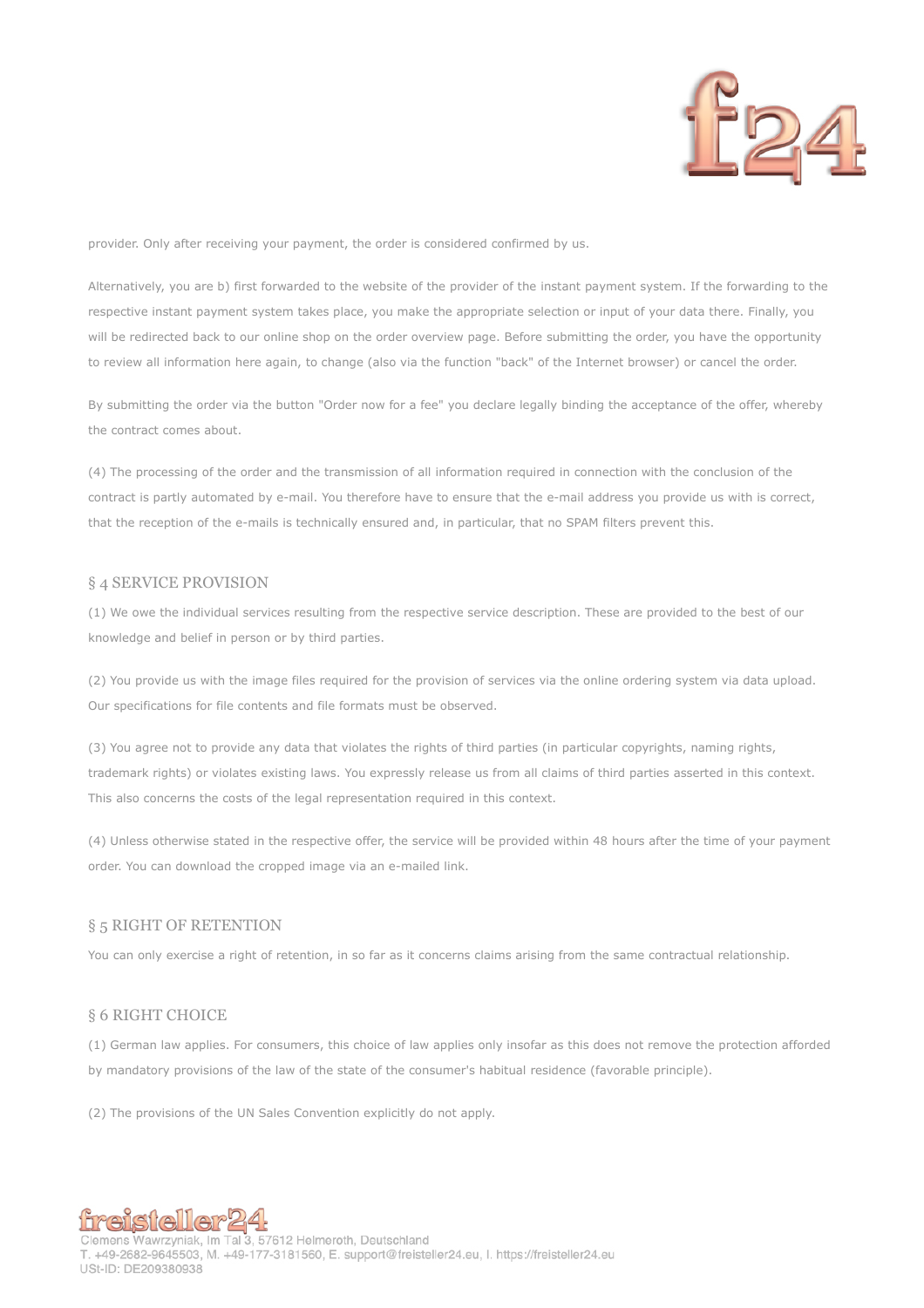

# II. CUSTOMER INFORMATION

# 1. IDENTITY OF THE PROVIDER

Clemens Wawrzyniak, Im Tal 3, 57612 Helmeroth, Germany Telefonnummer: +49-2682-9645503 E-mail: support@freisteller24.eu

Alternative dispute resolution:

The European Commission provides a platform for out-of-court online dispute resolution (OS platform), available at https://ec.europa.eu/odr.

# 2. INFORMATION ABOUT THE CONCLUSION OF THE CONTRACT

The technical steps to conclude the contract, the conclusion of the contract itself and the correction options are made in accordance with the provision "Conclusion of the contract" in our General Terms and Conditions (Part I).

## 3. CONTRACT LANGUAGE, TREATY TEXT STORAGE

3.1. Contract language is German.

3.2. The complete contract text will not be saved by us. Before submitting the order via the online shopping cart system, the contract data can be printed out or electronically saved using the browser's print function. Once the order has been received by us, the order data, the legally required information for distance contracts and the general terms and conditions will be sent to you by e-mail.

### 4. CODES OF CONDUCT

We have complied with the buyer seal quality criteria of the Händlerbund Management AG and, consequently, the Ecommerce Europe Trustmark Code of Conduct, available at: http://www.haendlerbund.de/images/content/kaeufersiegel/kaeufersiegelqualitatskriterien.pdf and http: //www.ecommercetrustmark.eu/the-code-of-conduct.

# 5. ESSENTIAL FEATURES OF THE SERVICE

The essential features of the service can be found in the respective offer.